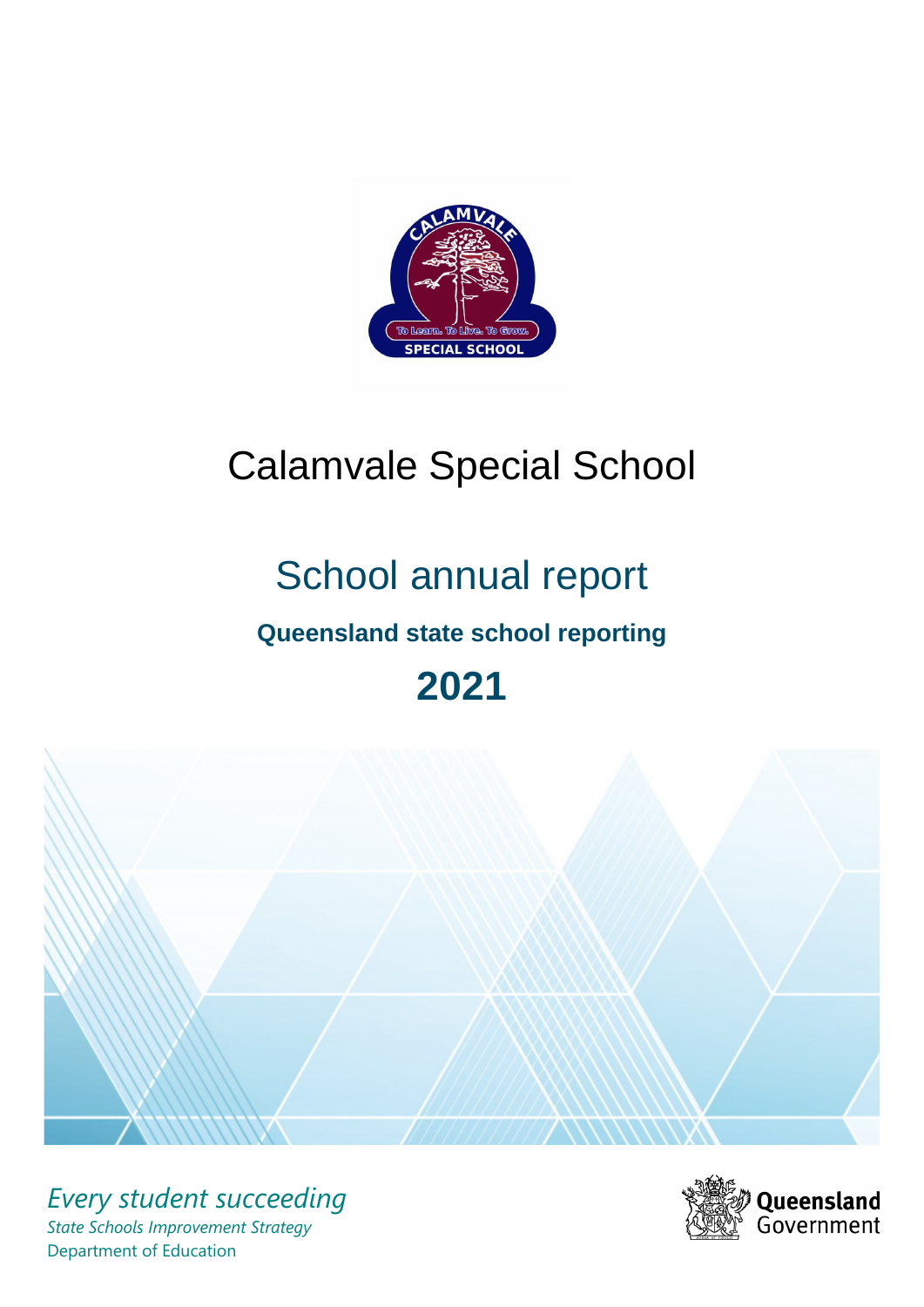**OFFICIAL – Public** Published as information source only. Public information used to create this report may not appear in this format in the public domain Please refer to disclaimer information.

#### **Contact details**

| <b>Postal Address</b> | 29 Nottingham Road Calamvale 4116          |
|-----------------------|--------------------------------------------|
| <b>Phone</b>          | (07) 3712 5555                             |
| Fax                   | (07) 3712 5500                             |
| Email                 | principal@calamvalespecialschool.eq.edu.au |
| Website               | https://calamvalespecialschool.eq.edu.au   |

#### **Disclaimer**

The materials presented in this report are distributed by the Department of Education (the department) as an information source only.

The information and data in this report is subject to change without notice.<br>The department makes no statements, representations, or warranties about the accuracy or completeness of, and you should not rely on, any informa report.

The department disclaim all responsibility and all liability (including without limitation, liability in negligence) for all expenses, losses, damages and costs you might incur as a result of the information in this report being inaccurate or incomplete in any way, and for any reason. Despite our best efforts, the department makes no warranties that the information in this report is free of infection by computer viruses or other contamination.

2021 School annual report Calamvale Special School 1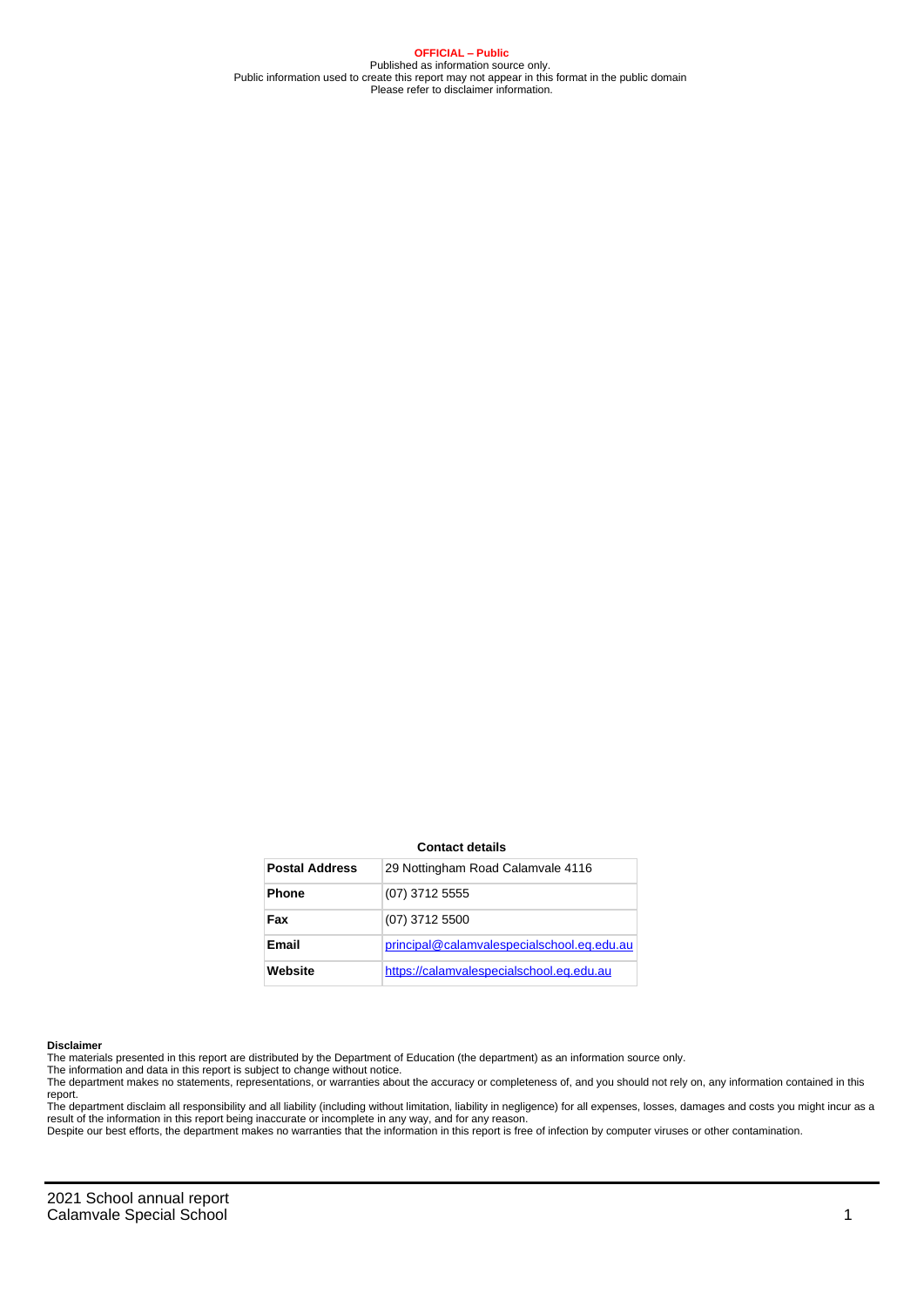| School context                   |                                                                                                                                                                                         |
|----------------------------------|-----------------------------------------------------------------------------------------------------------------------------------------------------------------------------------------|
| Coeducational or single sex      | Coeducational                                                                                                                                                                           |
| <b>Independent Public School</b> | No.                                                                                                                                                                                     |
| Year levels offered in 2021      | Prep Year - Year 12                                                                                                                                                                     |
| Webpages                         | Additional information about Queensland state schools is located on the:<br>My School website<br>Queensland Government data website<br>Queensland Government schools directory website. |

# **Characteristics of the student body**

#### **Student enrolments**

#### **Table 1: Student enrolments by year level**

|                   |                | February       |                |                | <b>August</b> |                  |
|-------------------|----------------|----------------|----------------|----------------|---------------|------------------|
| <b>Year Level</b> | 2019           | 2020           | 2021           | 2019           | 2020          | 2021             |
| <b>Prep Year</b>  | 8              | $\overline{7}$ | 11             | 8              | 9             | 14               |
| Year 1            | $\overline{7}$ | 8              | 9              | $\overline{7}$ | 8             | 11               |
| Year 2            | $\overline{7}$ | 6              | $\overline{7}$ | $\overline{7}$ | 6             | $\overline{7}$   |
| Year 3            | 3              | 8              | 5              | 5              | 8             | $\,6$            |
| Year 4            | 19             | 7              | 8              | 18             | 7             | 8                |
| Year 5            | 10             | 20             | 9              | 11             | 20            | $\boldsymbol{9}$ |
| Year 6            | 11             | 11             | 21             | 12             | 12            | 21               |
| Year 7            | 6              | 14             | 17             | 6              | 14            | 16               |
| Year 8            | 14             | 5              | 15             | 17             | 5             | 15               |
| Year 9            | 18             | 19             | $\overline{7}$ | 17             | 19            | $\overline{7}$   |
| Year 10           | 14             | 20             | 21             | 14             | 20            | 23               |
| Year 11           | 17             | 23             | 24             | 20             | 22            | 26               |
| Year 12           | 16             | 9              | 21             | 12             | 9             | 16               |
| <b>Total</b>      | 150            | 157            | 175            | 154            | 159           | 179              |

Notes

1. Student counts include headcount of all full- and part-time students at the school.

### **Average class sizes**

#### **Table 2: Average class size information for each phase of schooling**

Class size data is not available for this school.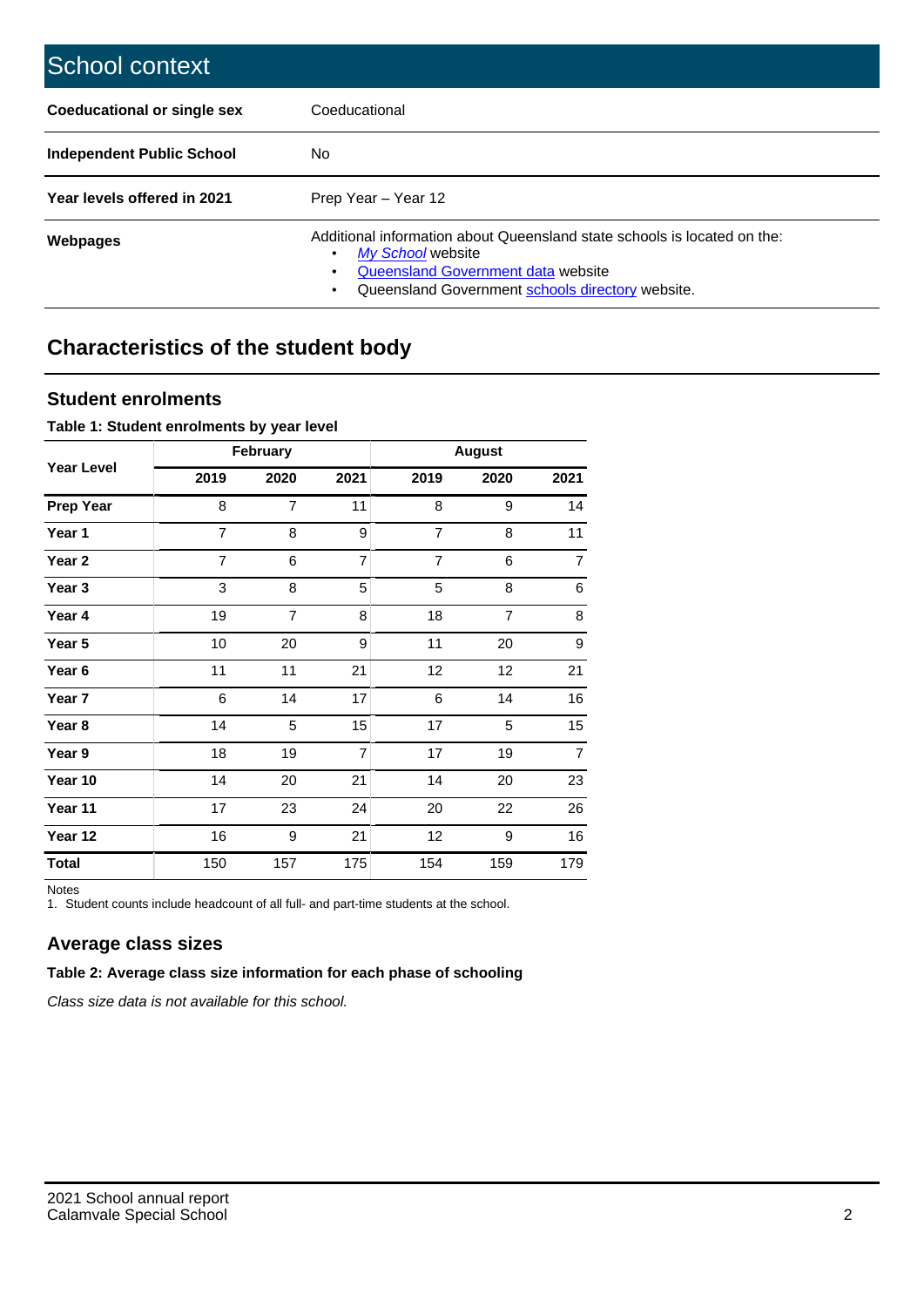#### **Respectful relationships education**

To support students' learning, health and wellbeing all state schools are required to implement respectful relationships education through the Prep to Year 10 Australian Curriculum: Health and Physical Education and/or through school pastoral care programs across Prep to Year 12.

#### **Parent, student and staff satisfaction**

Tables 3–5 show selected items from the Parent/Caregiver, Student and Staff School Opinion Surveys. In response to the COVID-19 health emergency, the annual school opinion surveys of students, teachers and staff were not administered in 2020. A new time series started in 2021 and data from this collection is not considered directly comparable with earlier collections due to significant methodology changes.

For state level information go to the **[School Opinion Survey](https://qed.qld.gov.au/publications/reports/statistics/schooling/schools/schoolopinionsurvey) webpage**.

#### **Table 3: Parent/Caregiver Survey**

| Percentage of parents/caregivers who agree <sup>1</sup> that:                                               | 2019   | 2020 | 2021  |
|-------------------------------------------------------------------------------------------------------------|--------|------|-------|
| This is a good school.                                                                                      | 100.0% |      | 94.3% |
| My child likes being at this school. <sup>2</sup>                                                           | 96.0%  |      | 97.1% |
| My child feels safe at this school. <sup>2</sup>                                                            | 96.0%  |      | 94.1% |
| My child's learning needs are being met at this school. <sup>2</sup>                                        | 96.2%  |      | 91.4% |
| My child is making good progress at this school. <sup>2</sup>                                               | 88.5%  |      | 94.1% |
| Teachers at this school expect my child to do his or her best. <sup>2</sup>                                 | 96.2%  |      | 94.1% |
| Teachers at this school provide my child with useful feedback about his or her school<br>work. <sup>2</sup> | 100.0% |      | 96.9% |
| Teachers at this school motivate my child to learn. <sup>2</sup>                                            | 100.0% |      | 94.1% |
| Teachers at this school treat students fairly. <sup>2</sup>                                                 | 96.0%  |      | 91.4% |
| I can talk to my child's teachers about my concerns. <sup>2</sup>                                           | 100.0% |      | 97.1% |
| This school works with me to support my child's learning. <sup>2</sup>                                      | 100.0% |      | 94.3% |
| This school takes parents' opinions seriously. <sup>2</sup>                                                 | 100.0% |      | 94.3% |
| Student behaviour is well managed at this school. <sup>2</sup>                                              | 100.0% |      | 91.4% |
| This school looks for ways to improve. <sup>2</sup>                                                         | 96.2%  |      | 97.1% |
| This school is well maintained. <sup>2</sup>                                                                | 100.0% |      | 94.3% |

Notes

1. Agree represents the percentage of respondents who Somewhat Agree, Agree or Strongly Agree with the statement.

2. Nationally agreed parents/caregiver items.

3. DW = Data withheld to ensure confidentiality.

#### **Table 4: Student Survey**

Survey data is not available for this school.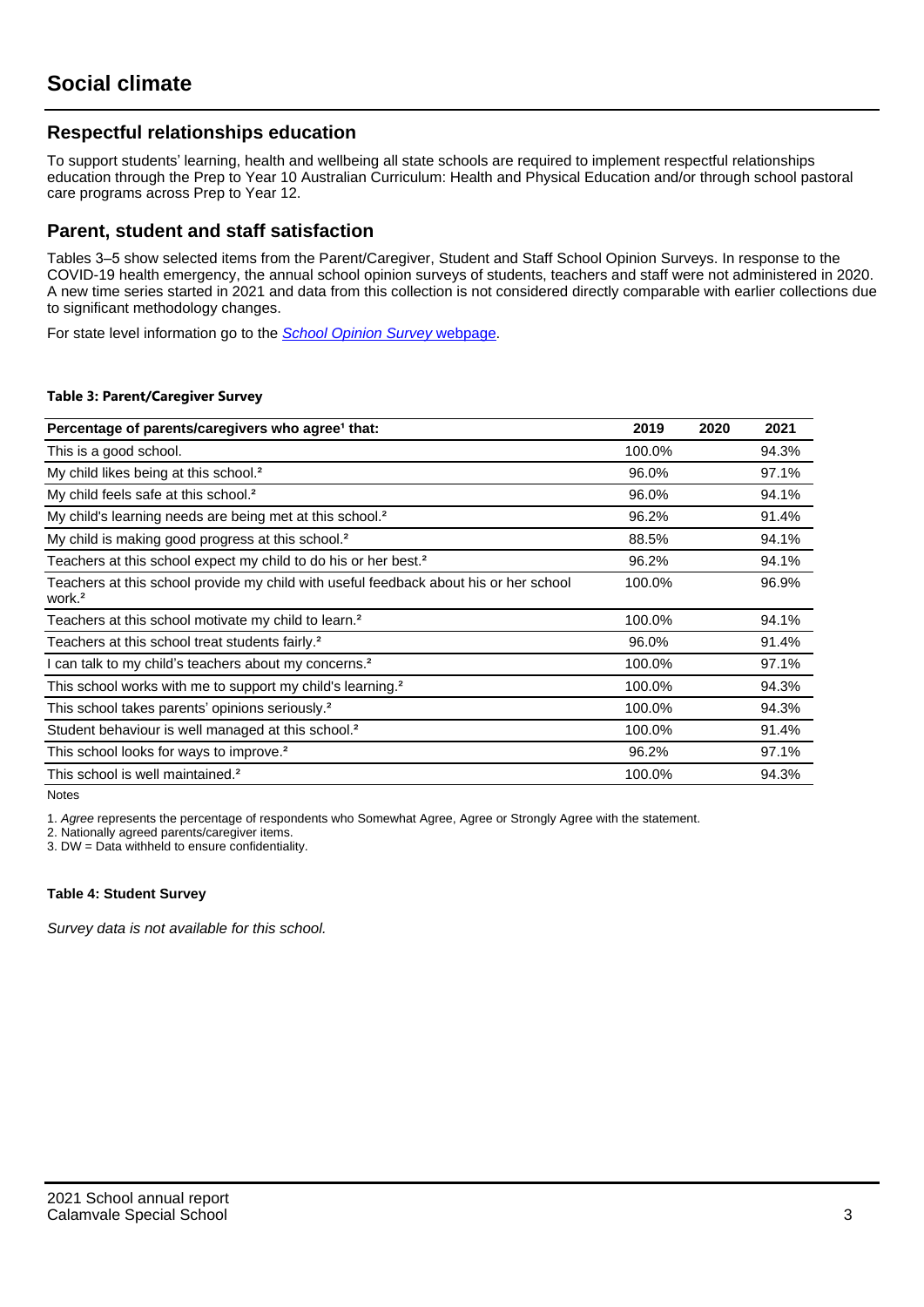#### **Table 5: Staff Survey**

| Percentage of staff who agree <sup>1</sup> that:                                                            | 2019  | 2020 | 2021  |
|-------------------------------------------------------------------------------------------------------------|-------|------|-------|
| I feel confident embedding Aboriginal and Torres Strait Islander perspectives across the<br>learning areas. | 94.3% |      | 90.0% |
| I enjoy working at this school. <sup>2</sup>                                                                | 94.4% |      | 92.3% |
| I feel this school is a safe place in which to work. <sup>2</sup>                                           | 82.9% |      | 87.5% |
| I receive useful feedback about my work at this school. <sup>2</sup>                                        | 73.2% |      | 79.5% |
| Students are encouraged to do their best at this school. <sup>2</sup>                                       | 95.7% |      | 92.5% |
| Students are treated fairly at this school. <sup>2</sup>                                                    | 92.9% |      | 95.0% |
| Student behaviour is well managed at this school. <sup>2</sup>                                              | 81.7% |      | 87.5% |
| Staff are well supported at this school. <sup>2</sup>                                                       | 77.5% |      | 81.6% |
| This school takes staff opinions seriously. <sup>2</sup>                                                    | 71.4% |      | 77.5% |
| This school looks for ways to improve. <sup>2</sup>                                                         | 91.4% |      | 95.0% |
| This school is well maintained. <sup>2</sup>                                                                | 88.2% |      | 87.5% |
| This school gives me opportunities to do interesting things. <sup>2</sup>                                   | 80.0% |      | 86.8% |

Notes

1. Agree represents the percentage of respondents who Somewhat Agree, Agree or Strongly Agree with the statement.

2. Nationally agreed staff items.

3. DW = Data withheld to ensure confidentiality.

#### **Description of how this school manages non-attendance**

Queensland state schools manage non-attendance in line with the Queensland Department of Education procedures: [Managing Student Absences and Enforcing Enrolment and Attendance at State Schools](https://ppr.qed.qld.gov.au/pp/managing-student-absences-and-enforcing-enrolment-and-attendance-at-state-schools-procedure); and [Roll Marking in State Schools,](https://ppr.qed.qld.gov.au/pp/roll-marking-in-state-schools-procedure) which outline processes for managing and recording student attendance and absenteeism.

#### **School disciplinary absences**

#### **Table 6: Count of school disciplinary absences at this school**

| Type of school disciplinary absence | 2019 | 2020 | 2021 |
|-------------------------------------|------|------|------|
| Short suspension                    | 11   |      | 10   |
| Long suspension                     |      |      |      |
| Exclusion                           |      |      |      |
| Cancellation                        |      |      |      |
| Total                               | 12   |      |      |

Notes

1. School disciplinary absence (SDA) data is a total of short suspensions (1–10 days), long suspensions (11–20 days), exclusions and cancellations. 2. The number of SDAs is not the number of students who received an SDA as one student may be suspended several times in a school year. Each time a student is suspended it is recorded as an additional SDA. The data does not reflect the outcomes of appeal decisions.

3. 2020 data was impacted by the COVID-19 health emergency. There were significantly fewer SDAs during the home-based learning period (the first five weeks of Term 2) compared to other years.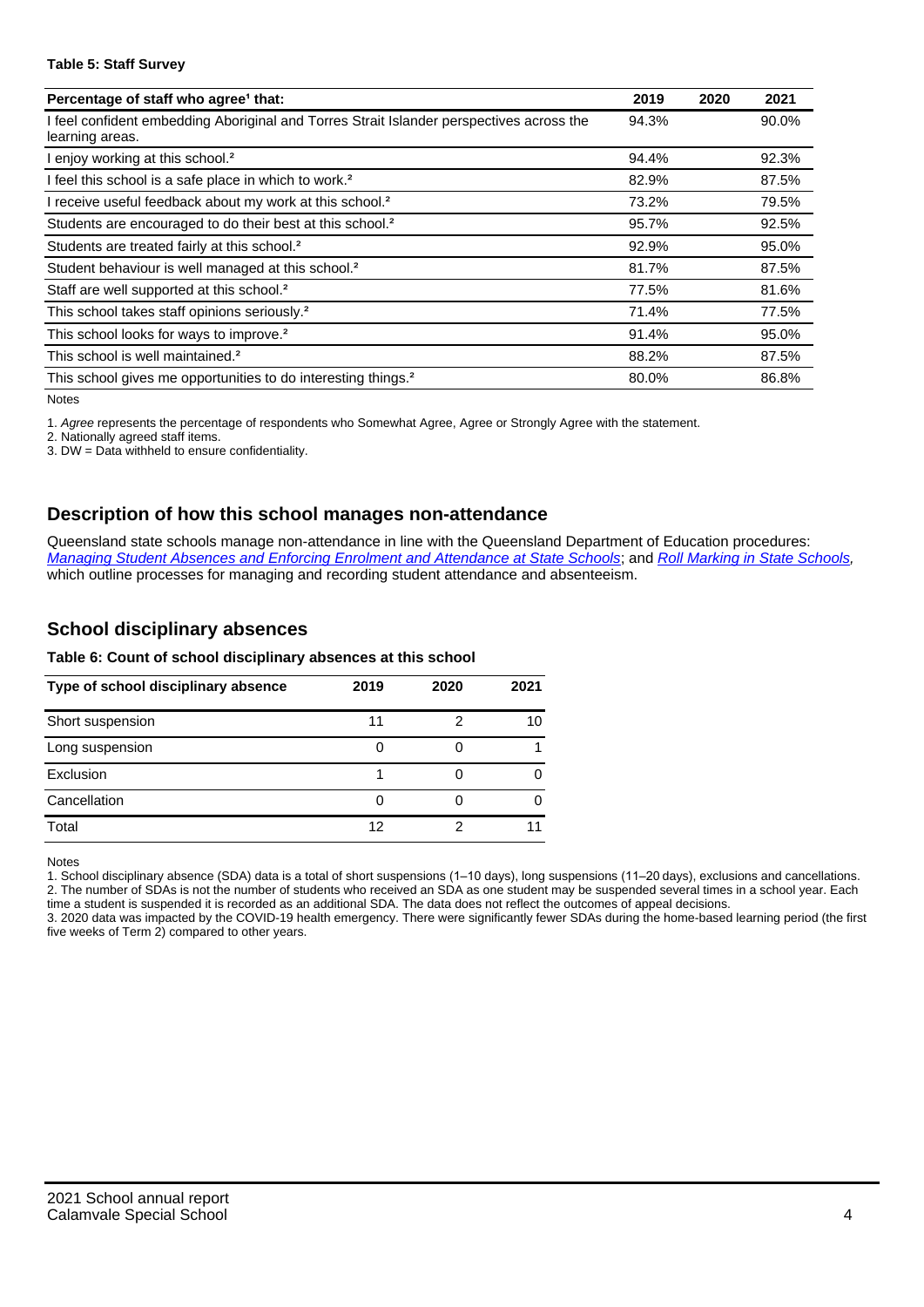### **School income broken down by funding source**

School income, reported by financial year accounting cycle using standardised national methodologies and broken down by funding source is available via the [My School](http://www.myschool.edu.au/) website.

#### **How to access our income details**

- 1. Click on the My School link <http://www.myschool.edu.au/>.
- 2. Enter the school name or suburb of the school you wish to search.

| Search by school name or suburb | <b>School sector</b> | w | <b>School type</b> | <b>State</b> |  |
|---------------------------------|----------------------|---|--------------------|--------------|--|
|                                 |                      |   |                    |              |  |

3. Click on *View School Profile* to access the school's profile.

4. Click on Finances and select the appropriate year to view school financial information.

| School profile       | <b>NAPLAN</b> | $\checkmark$ | Attendance | <b>Finances</b> | VET in schools | Senior secondary | Schools map |
|----------------------|---------------|--------------|------------|-----------------|----------------|------------------|-------------|
|                      |               |              |            |                 |                |                  |             |
| <b>Staff profile</b> |               |              |            |                 |                |                  |             |

# **Teacher standards and qualifications**

The Teacher registration eligibility requirements: Policy (p.1) states:

To be eligible for registration, a person must satisfy the Queensland College of Teachers (QCT) that they meet requirements regarding qualification and experience, or have otherwise met the requirements of the Australian Professional Standards for Teachers (APST). A person must also satisfy the QCT that they are suitable to teach and meet English language proficiency requirements. All these requirements are specified in the Act and the Education (Queensland College of Teachers) Regulation 2005 (the Regulation).

The qualifications required for teacher registration are successful completion of either -

- (a) a four-year initial teacher education program including teacher education studies of at least one year (e.g. a Bachelor of Education, or a double Bachelor degree in Science and Teaching) or
- (b) a one-year graduate initial teacher education program following a degree (e.g. a one-year Graduate Diploma of Education (Secondary) after a three-year Bachelor degree) or
- (c) another course of teacher education that the QCT is reasonably satisfied is the equivalent of (a) or (b). These are considered on a case-by-case basis.

For more information, please refer to the following link:

• <https://www.qct.edu.au/registration/qualifications>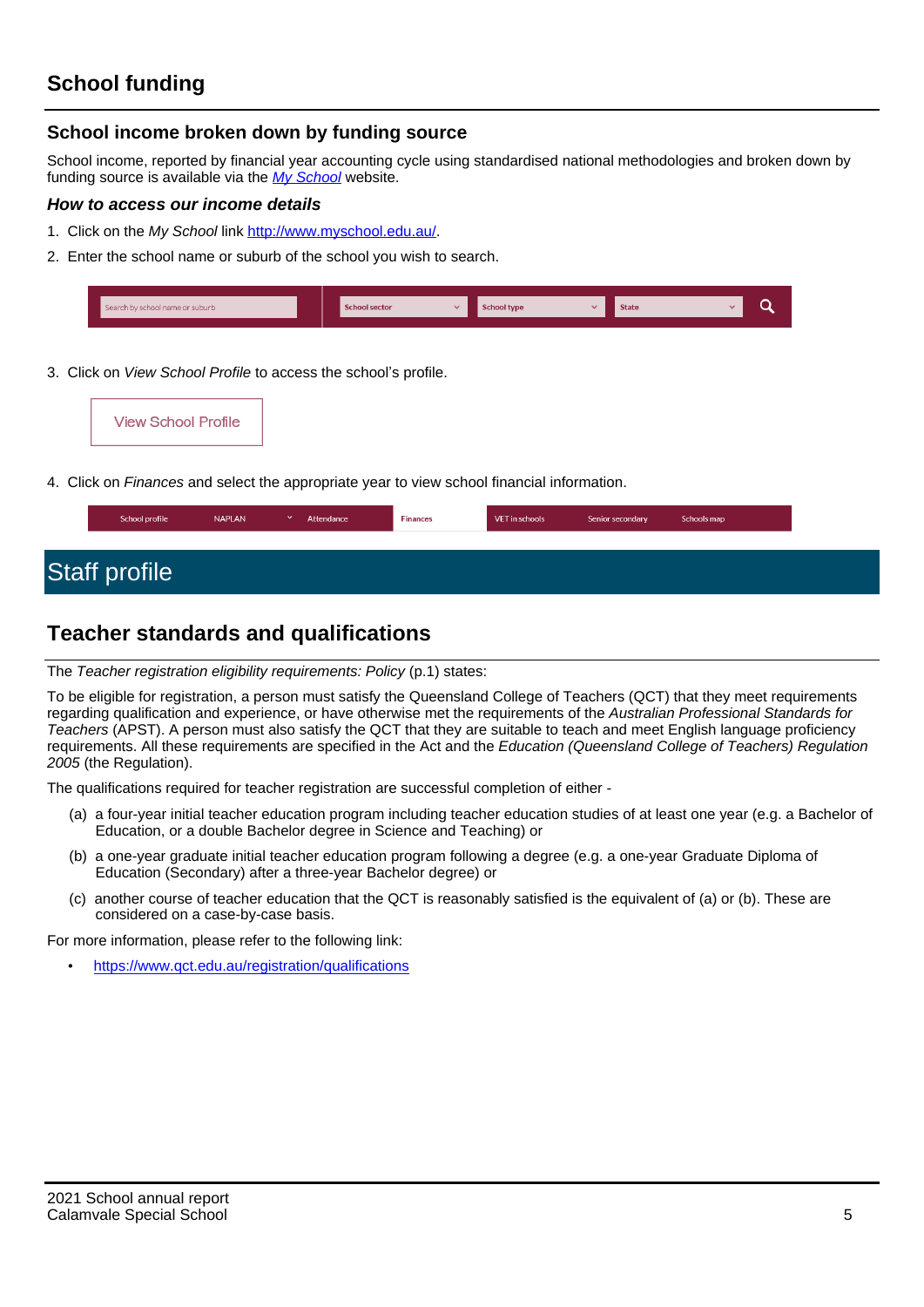# **Workforce composition**

### **Staff composition, including Indigenous staff**

#### **Table 7: Workforce composition for this school**

| <b>Description</b> | <b>Teaching staff</b> |      |      | Non-teaching staff |      |      | Indigenous staff |      |      |
|--------------------|-----------------------|------|------|--------------------|------|------|------------------|------|------|
|                    | 2019                  | 2020 | 2021 | 2019               | 2020 | 2021 | 2019             | 2020 | 2021 |
| Headcount          | 39                    | 40   | 44   | 60                 | 53   | 57   | <5               | כ>   |      |
| FTF                | 35                    | 37   | 40   | 40                 | 34   | 36   | <5               |      | <5   |

Notes<br>1. T

1. Teaching staff includes school leaders.<br>2. Indigenous refers to Aboriginal and Tor

2. Indigenous refers to Aboriginal and Torres Strait Islander people of Australia.<br>3. FTE = full-time equivalent

 $FTE = full-time equivalent$ 

# Student performance

# **Key student outcomes**

#### **Student attendance**

Tables 8–9 show attendance rates at this school as percentages. In 2020, the COVID-19 health emergency affected student attendance in Queensland Government schools. Comparisons between 2020 and other years' attendance data should not be made.

#### **Table 8: Overall student attendance at this school**

| <b>Description</b>                                  | 2019 | 2020 | 2021 |
|-----------------------------------------------------|------|------|------|
| Overall attendance rate for students at this school | 88%  | 85%  | 86%  |

Notes

1. The attendance rate is the full- and part-time days attended as a percentage of enrolled school days.

2. Full-time students only.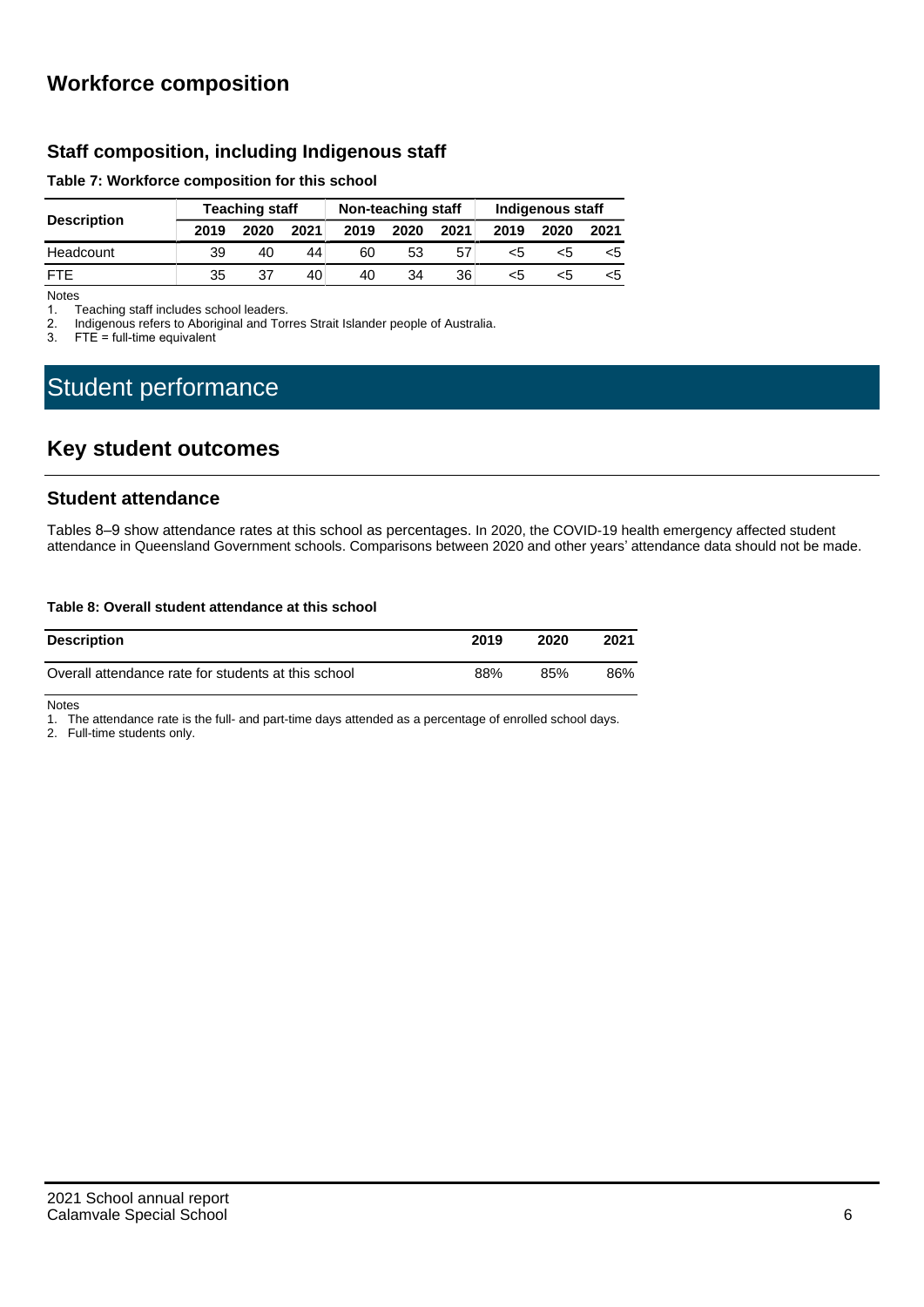#### **Table 9: Student attendance rates for each year level at this school**

| <b>Year Level</b> | 2019 | 2020 | 2021 |
|-------------------|------|------|------|
| Prep Year         | 91%  | 71%  | 86%  |
| Year <sub>1</sub> | 89%  | 86%  | 76%  |
| Year 2            | 83%  | 86%  | 88%  |
| Year 3            | 94%  | 74%  | 87%  |
| Year 4            | 87%  | 81%  | 69%  |
| Year <sub>5</sub> | 81%  | 86%  | 81%  |
| Year 6            | 96%  | 86%  | 87%  |
| Year 7            | 91%  | 92%  | 86%  |
| Year <sub>8</sub> | 85%  | 87%  | 92%  |
| Year 9            | 88%  | 84%  | 87%  |
| Year 10           | 88%  | 85%  | 90%  |
| Year 11           | 87%  | 86%  | 82%  |
| Year 12           | 89%  | 85%  | 89%  |

Notes

1. The attendance rate is the full- and part-time days attended as a percentage of enrolled school days.<br>2. Full-time students only.

Full-time students only.

3. DW = Data withheld to ensure confidentiality

## **NAPLAN**

Our reading, writing, spelling, grammar and punctuation, and numeracy results for the Years 3, 5, 7 and 9 NAPLAN tests are available via the [My School](http://www.myschool.edu.au/) website.

#### **How to access our NAPLAN results**

- 1. Click on the My School link <http://www.myschool.edu.au/>.
- 2. Enter the school name or suburb of the school you wish to search.

| Search by school name or suburb | <b>School sector</b> | school type | <b>State</b> |  |
|---------------------------------|----------------------|-------------|--------------|--|
|                                 |                      |             |              |  |

3. Click on View School Profile of the appropriate school to access the school's profile.



4. Click on NAPLAN and select a year to view school NAPLAN information.

|  |  | School profile | <b>NAPLAN</b> |  | Attendance | Finances | VET in schools | Senior secondary | Schools map |  |
|--|--|----------------|---------------|--|------------|----------|----------------|------------------|-------------|--|
|--|--|----------------|---------------|--|------------|----------|----------------|------------------|-------------|--|

#### Notes

- 1. If you are unable to access the internet, please contact the school for a hard copy of the school's NAPLAN results.
- 2. The National Assessment Program Literacy and Numeracy ([NAPLAN\)](http://www.nap.edu.au/naplan) is an annual assessment for students in Years 3, 5, 7 and 9.